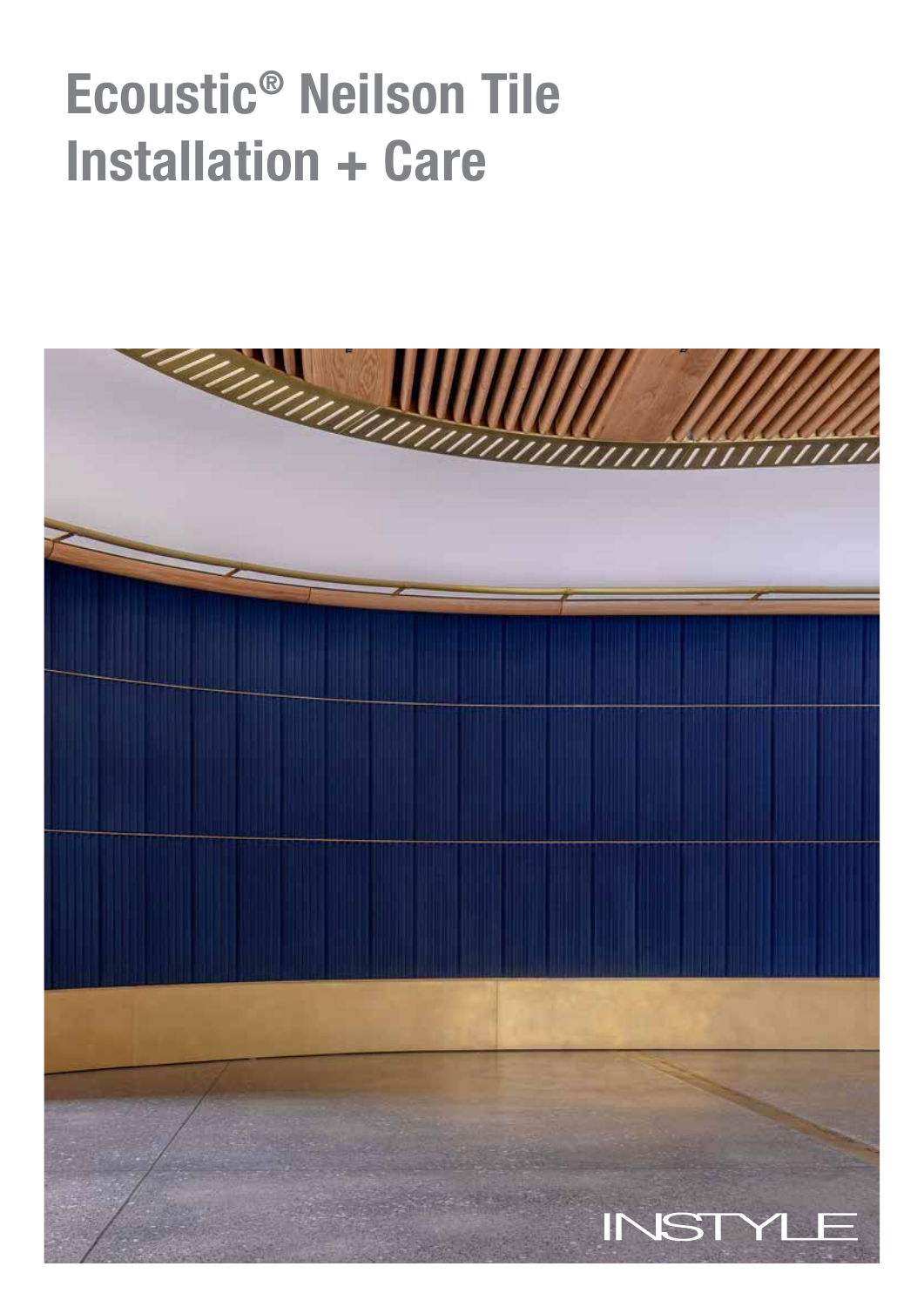# ASSEMBLY INSTRUCTIONS

Supplied



8 x Ecoustic® Neilson tiles Sold in packs of 8 per colour 13 x 4-way joiner clips (inc. 1 spare) Clip template Installation instructions



Flat-head c/sunk 25mm (1") 10g [ 4-8 per tile ]

Source Essential



Power drill Clean hands Handle with care during installation

OOO

Spirit level

## WALL INSTALLATION

#### Step 1

Draw a datum line on the wall and mark the setout point in which the tiles are to be installed.



#### Step 4

Using the template work your way up the wall in columns. Finish the top with corner  $clips on corners + edae clips on straight$ joins.

Note: never use the tiles to measure spacing.

# Step 5

Step 2

fixing.

the first corner in place.

Once you have two columns up, double check your spacing by installing the first column of tiles. Always stay one column ahead of the installed tiles so the tiles don't interfere with the spacing.

## Step 3

Use the supplied template to fix the next 6 clips in place.



#### Step 6

Install the rest of your clips and put up the tiles to finish.

For ceiling installations, we recommend the use of glue for additional fixing.









Using fixings suitable for your substrate, fix

Note: Always use a mechanical means of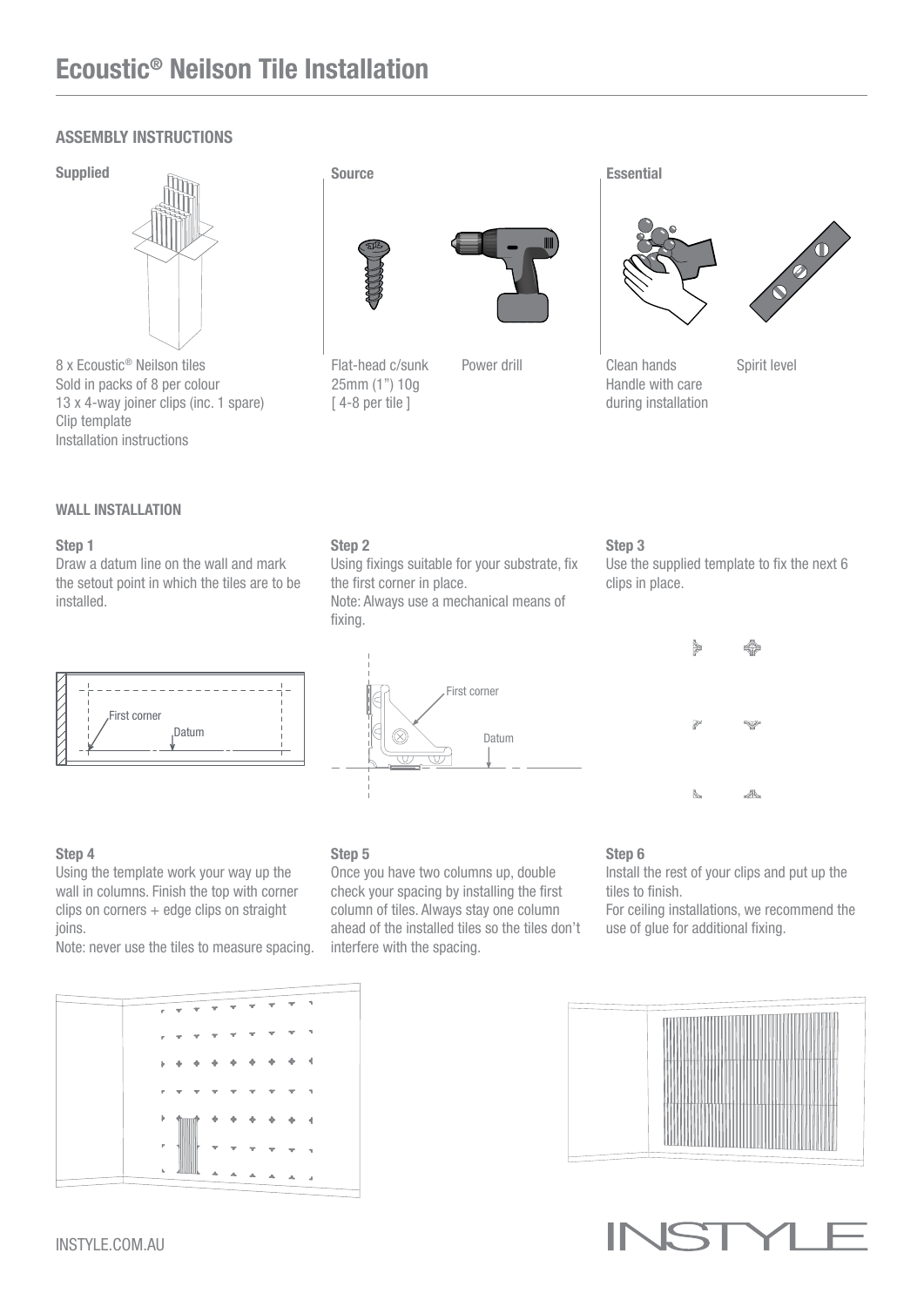Ecoustic® Neilson has been designed as a wall tile though it can also be used for ceiling applications. Please follow the wall installation steps taking care to ensure clip fasteners are secured into suitable structural support, for eg. plaster anchors or ceiling frame members.

Minimum 1 mechanical fastener (flat head or countersunk) per ceiling tile recommended - passing through the tiles into installed clips.

# Option 1 - External tile fasteners



# Option 2 - Internal tile fasteners